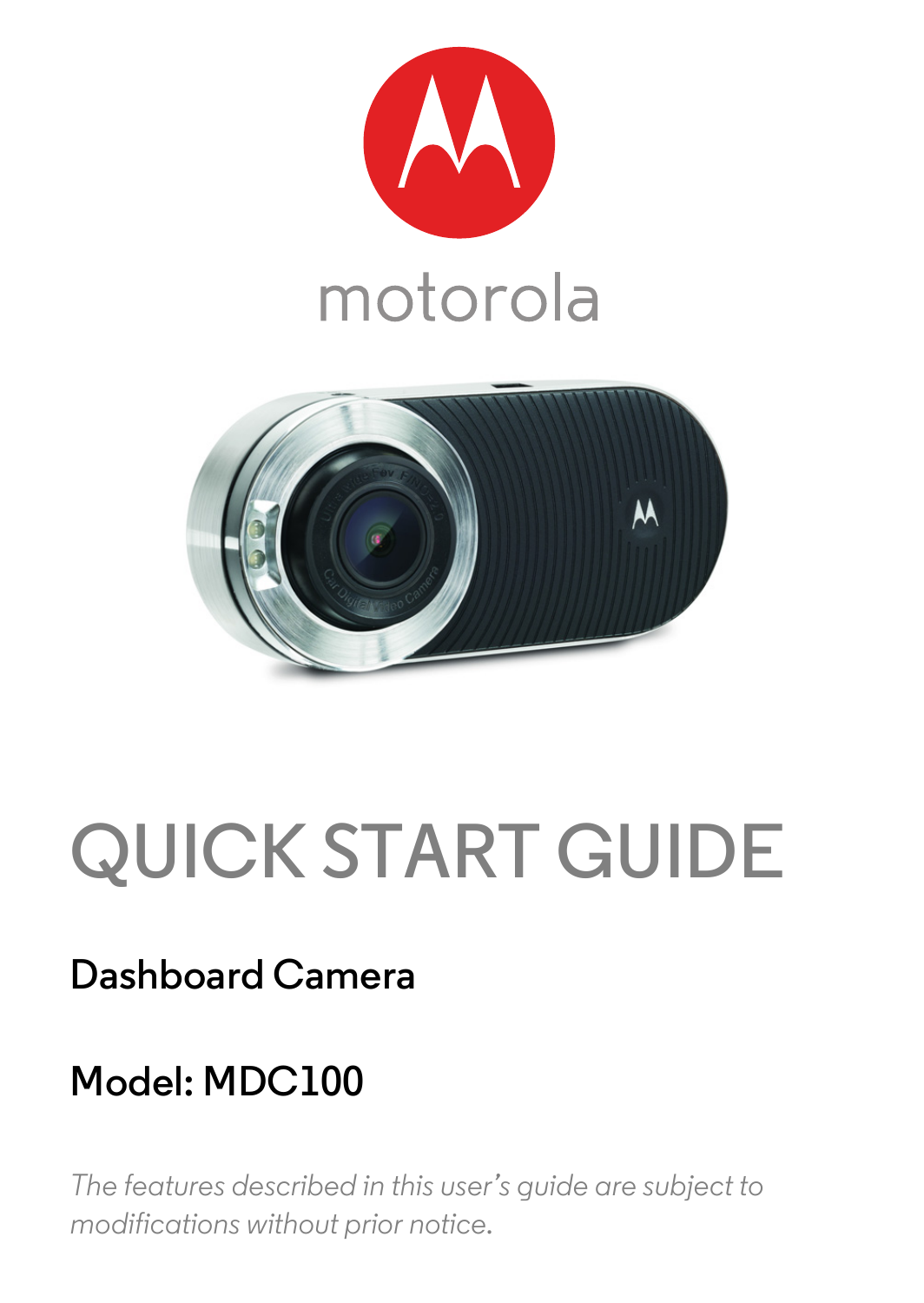# *Welcome...*

### *to your new Motorola Dashboard Camera!*

Thank you for purchasing the Dashboard Camera. Please keep your original dated sales receipt for your records. For warranty service of your Motorola product, you will need to provide a copy of your dated sales receipt to confirm warranty status. Registration is not required for warranty coverage. For product related questions, please call:

**+44 (0) 844 557 0890 (UK only)\*** *\*Calls cost 7p per minute plus your telephone company's access charge* **+44 (0) 8187 62092 (ROI) On the Web: www.motorolastore.com/support Email: support@motorolastore.com**

#### **For a full explanation of all features and instructions, please refer to the User's Guide (available for download from www.motorolastore.com).**

Please read the Safety Instructions on page 4 before you install the unit.

Before you use the Dashboard Camera, we recommend you insert a SD card into the SD card slot.

## **Got everything?**

- Dashboard Camera
- Windshield Mount
- Charging Cable
- Car Adapter
- Hear Manual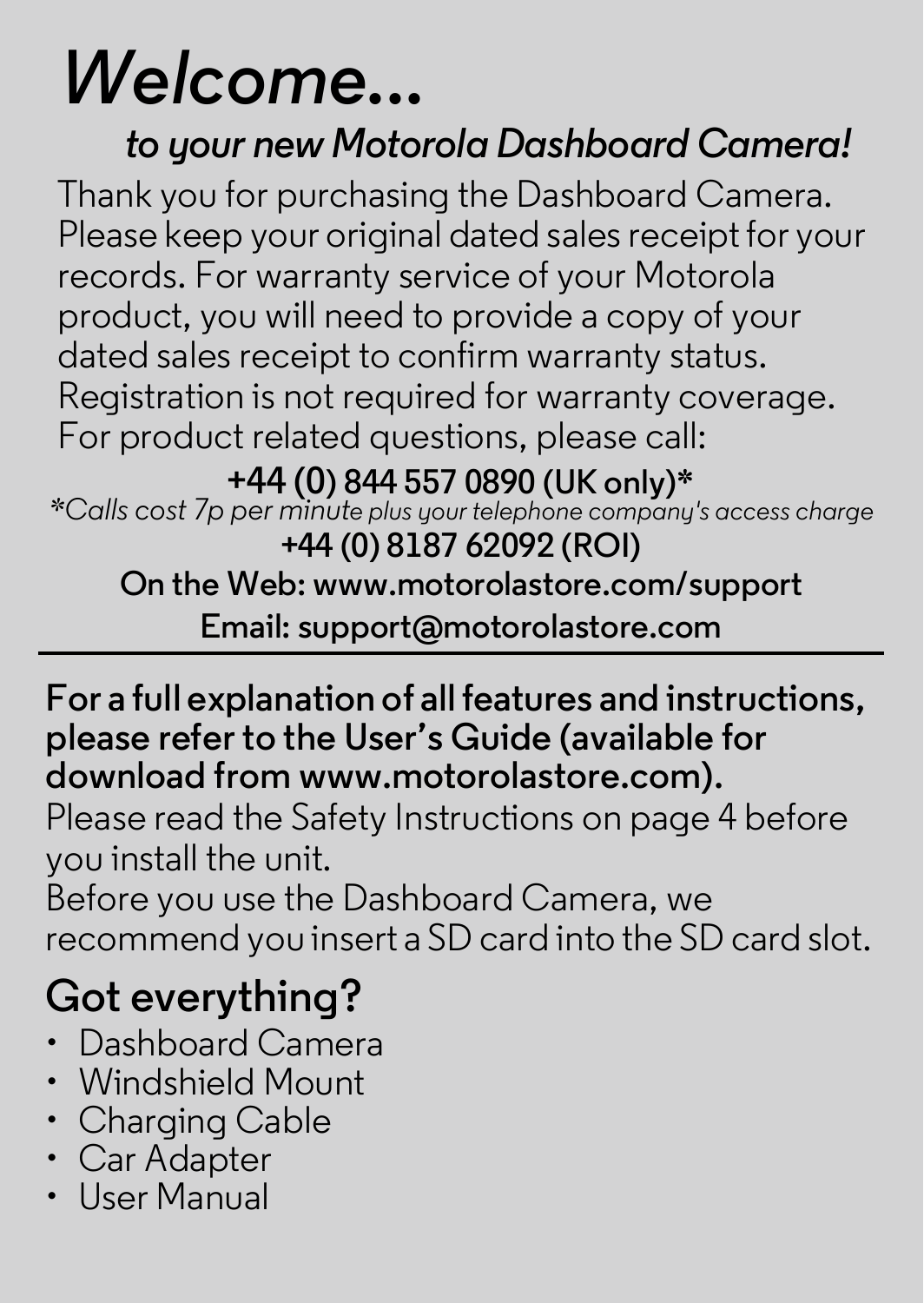## *Overview of your Dashboard Camera*



- 1. Video/Photo/Replay mode switcher
- 2. OK/Enter button
- 3. Menu/Back button
- 4. Speaker
- 5. Up arrow  $\triangle$
- 6. Short press: Mute Long press: SOS mode
- 7. Down arrow  $\blacktriangledown$
- 8. Status LED
- 9. Power LED
- 10. Lens
- 11. Reset button
- 12. Mount socket
- 13. USB/Power socket
- 14. Memory card slot
- 15. Short press when OFF: Power ON Short press when ON: LED switch Long press when ON:
	- Power OFF
- 16. LED lights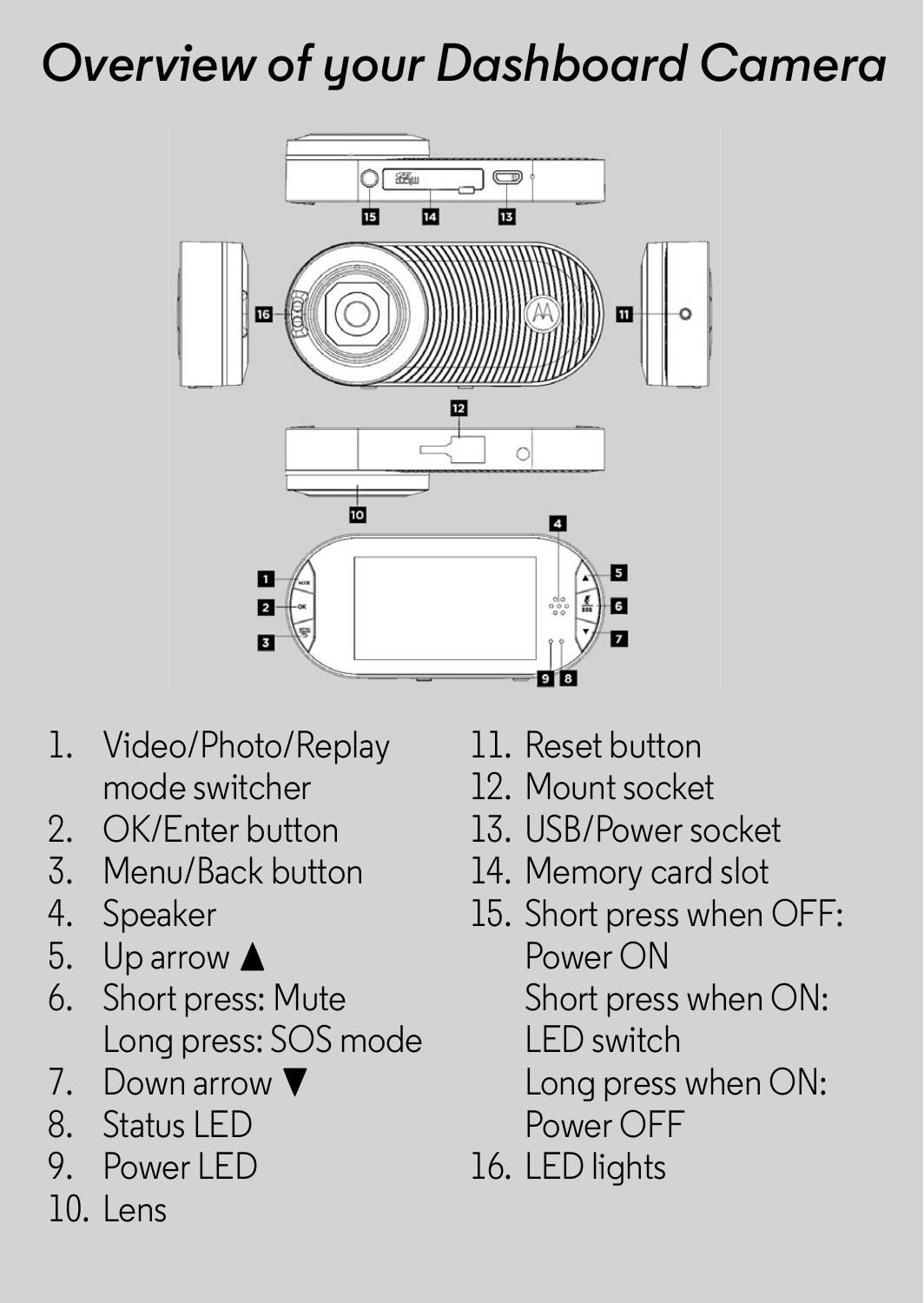## *1. Safety Instructions*



- Do not install the device within the driver's or passenger airbag operation range. Please refer to your car's service manual for details about the operation range of your car's airbags.
- Never modify modes, settings or program your device while your car is in motion.
- Ensure that the device and its power cord are installed as per the instructions on page 5, and do not obstruct the driver's line of sight or impede the operation of any driving controls.

**Before using the dash cam, the user shall check the applicable laws on the use of dash cams. In some jurisdictions, the use of dash cams can be considered as an invasion of privacy. Furthermore, the mounting of the dash cam on the windshield might be regulated by law in some jurisdictions. It is the user's responsibility to check the applicable laws before using the dash cam. We do not take any responsibility for wrong or unlawful use of the dash cam.**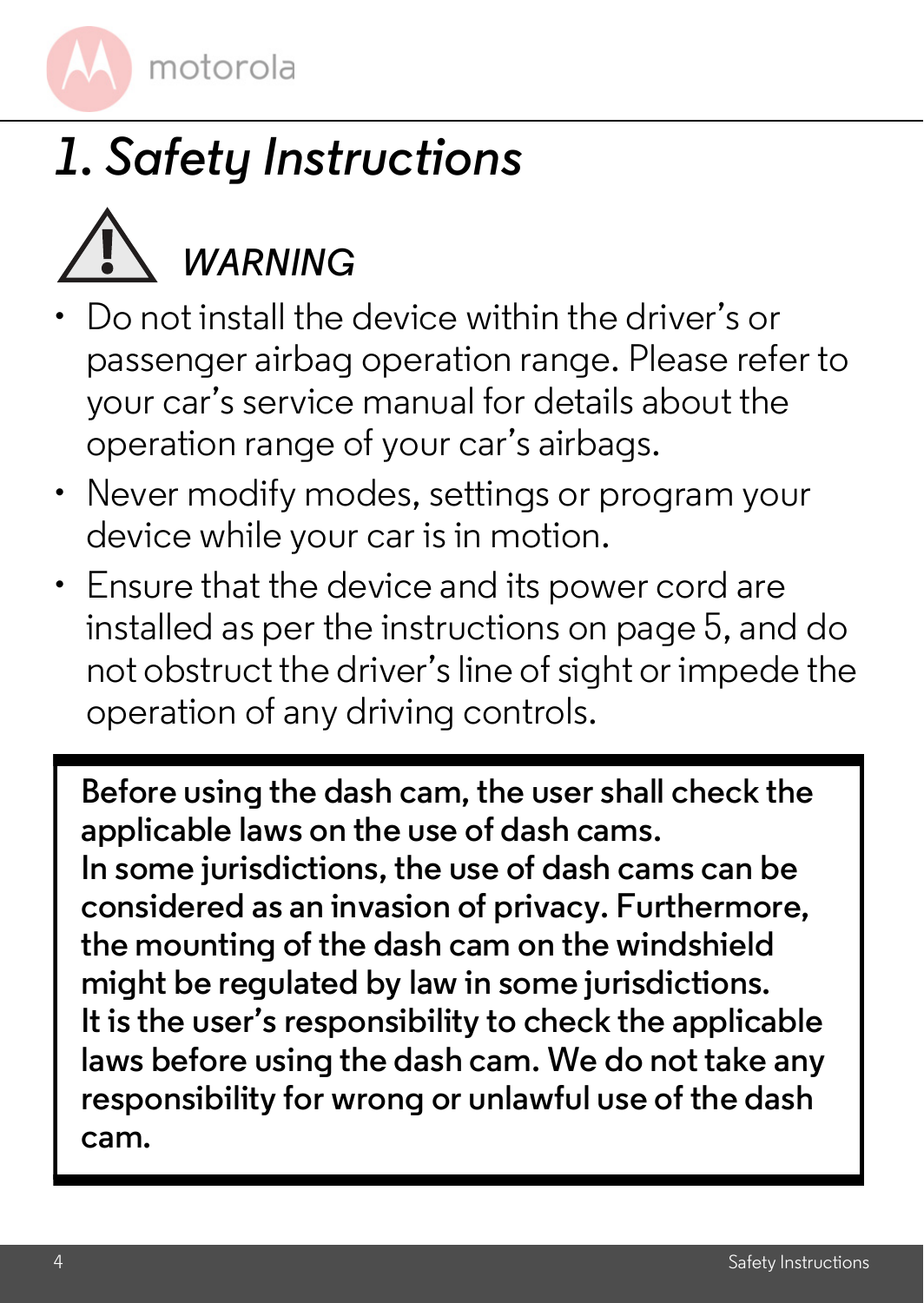

## *2. Getting Started* **2.1 Installing your device**



*The above illustration refers to a left-hand drive car. For right-hand drive cars, please flip the position of the cable installation accordingly.* 

- Install your device within the rear-view mirror area and within the wiper cleaning area to get the clearest possible view.
- Your device comes with a 3.6m USB power cable. organise the power cord so that it doesn't interfere with the driver's vision; use cable clips to secure the power cord if necessary.
- Place the device on the windshield mount first. Press the suction cup of the mount to the windshield and turn the knob clockwise to lock. Ensure that the mount is safely attached to the windshield.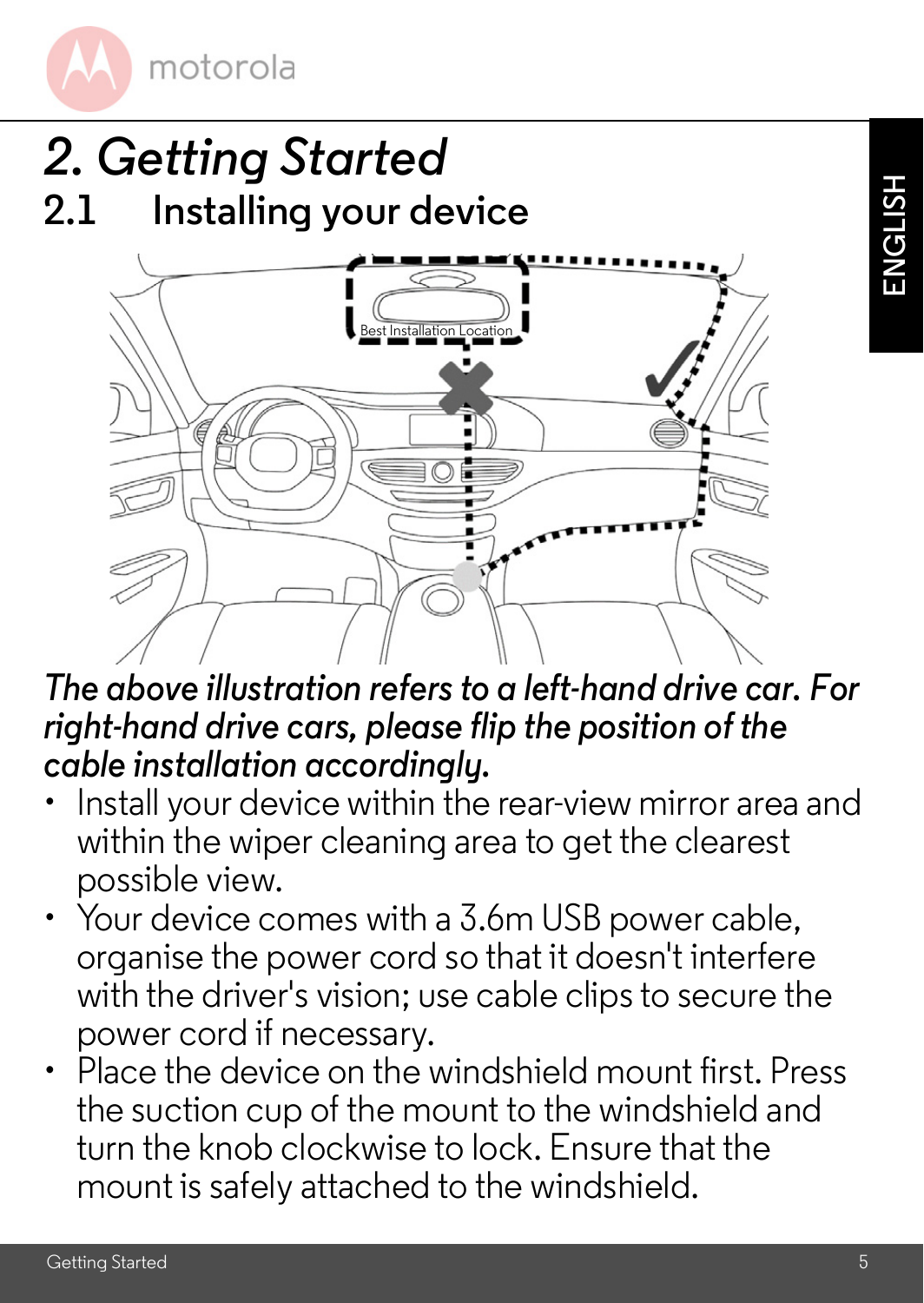• When using the dashboard camera device in your car, we recommend that you always use the cigarette charger in order to maintain the battery level. The unit is not designed to be run on battery power alone, the battery is there for backup purposes only.

#### **2.2 First use**

- Your device is equipped with a SD card slot, however the SD card itself is not provided with this dashboard camera.
- Insert a SD card in the SD card slot. Your dashboard camera accepts SD cards of up to 32GB capacity (class 10). It is recommended that you format the SD card, please refer to the settings described in this manual.
- Your dashboard camera will always power up and begin recording automatically as soon as it is connected to a power source. Simply connect your dashboard camera to a power source that comes on when you start the engine of your vehicle, and the dashboard camera will start recording automatically without you having to remember to press on a button.
- You can also power it ON or OFF manually by pressing the power button. The power LED (Red) will turn ON when the power is ON. Whenever the device is turned ON or OFF, you will see a splash screen showing the Motorola logo.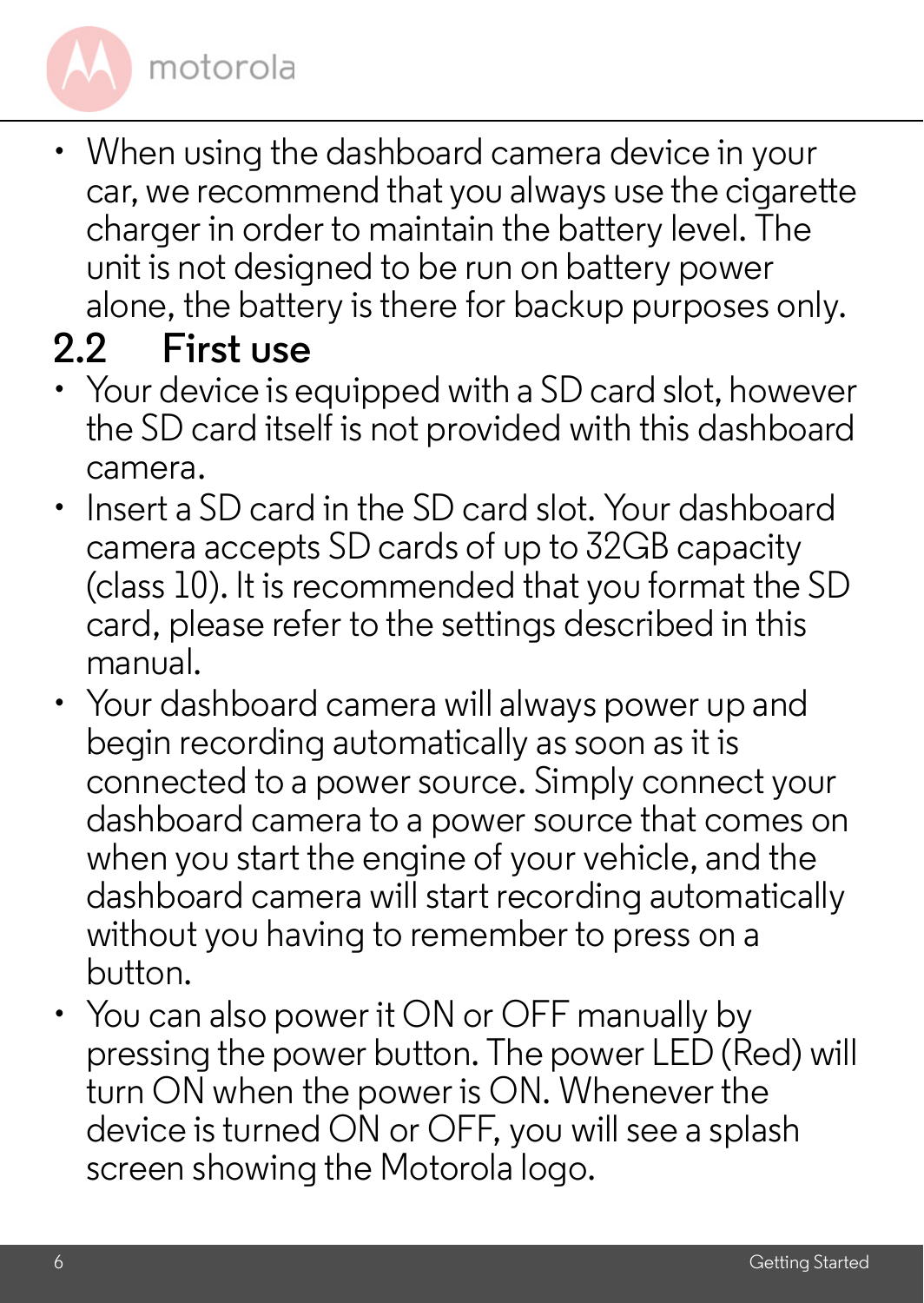## *3. Using your dashboard camera*

- The purpose of your dashboard camera is to continuously record the road ahead and to automatically record and save any incidents or accidents you might be involved in. The status LED (Blue) will flash when it is recording.
- Your device records video in clusters of up to 3 minutes. The duration can be changed in video settings, see *4.2 Video Settings* in the User's Guide. It is equipped with a sensor that detects shocks. Each time a shock is detected, it will save the cluster during which the event occurred to the SD card. The sensitivity of the sensor can be changed in the video settings screen, see *section 4* in the User's Guide.
- Once the memory of your SD card is full, it will automatically overwrite the oldest footages in which no event has been detected. Your dashboard camera will save a maximum of 20 sensor triggered footages. When it reaches 20, it will start deleting old recorded footages on a first in first out basis. The actual number of files that can be recorded depends on the SD card capacity.

**ENGLISH**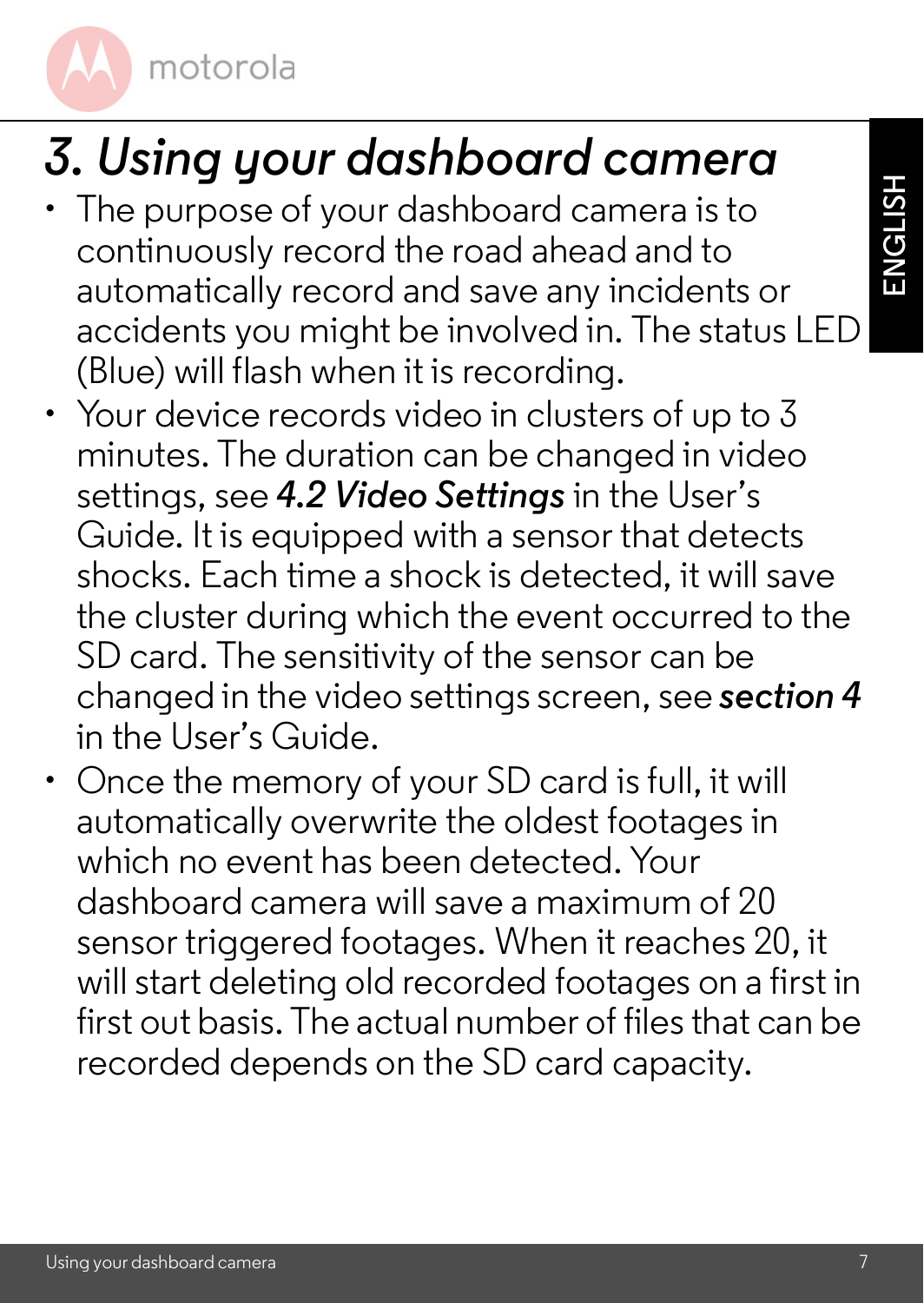## **3.1 Switching modes**

Your dash camera has 3 main modes for recording and viewing:

| Video recording | Main function and default mode<br>for video recording.                                                                                                                                                                      |
|-----------------|-----------------------------------------------------------------------------------------------------------------------------------------------------------------------------------------------------------------------------|
| Photo shooting  | Allows you to capture and save still<br>photographs to your SD card.                                                                                                                                                        |
| Replay          | Allows you to view or delete saved<br>footages or photographs. You can<br>also connect the device to your<br>computer using the supplied USB<br>cable to view and manage photos<br>and videos stored inside the SD<br>card. |

While in video recording mode, press the **OK** button to stop video recording, then press the **MODE** button to switch to photo mode. Press the **MODE** button once again to switch to replay mode. Pressing the **MODE** button once more will take you back to video recording mode.

#### *IMPORTANT!*

*The driver must never switch modes while the car is in motion.*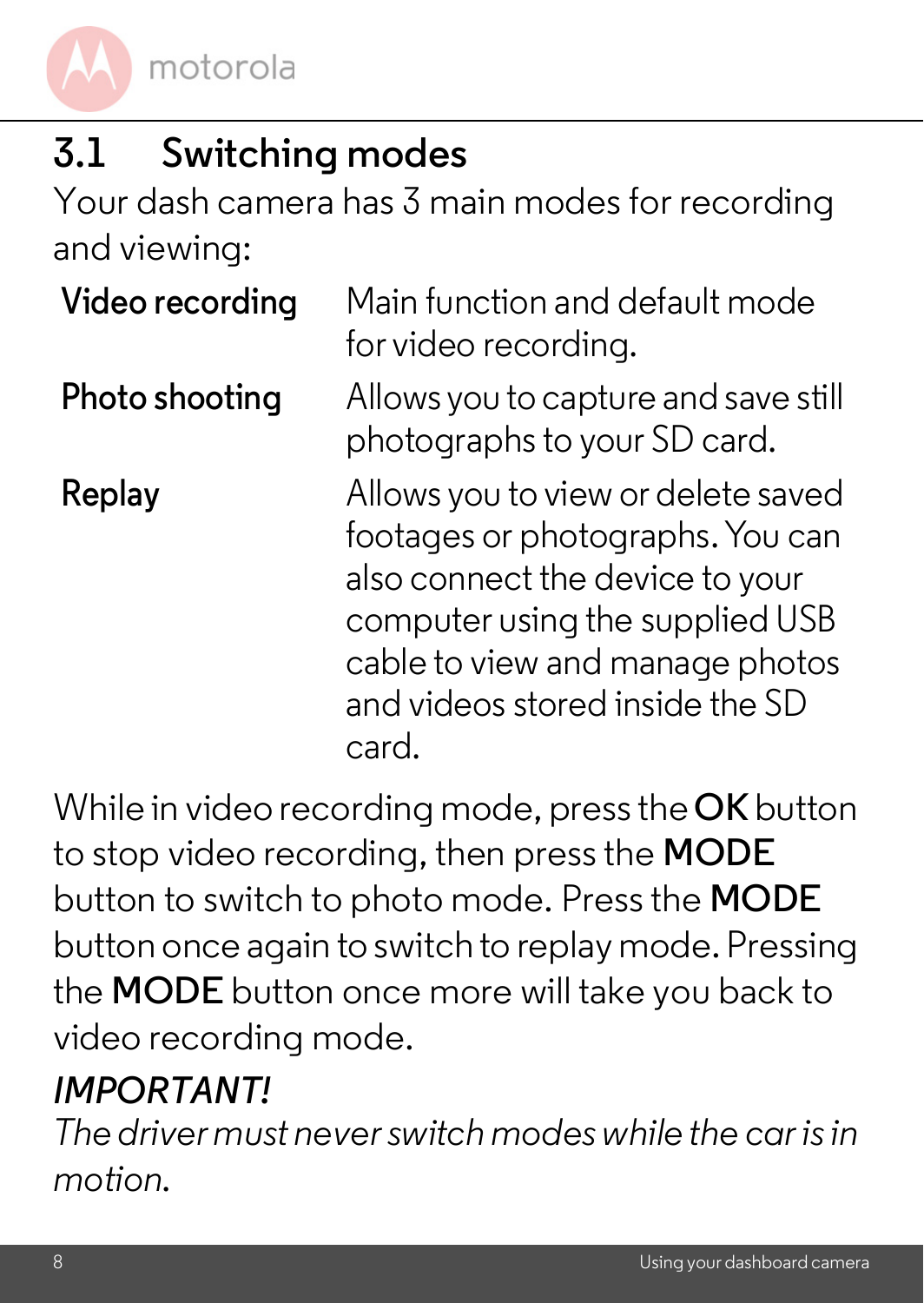## **3.2 Video recording mode**

Video recording will start automatically when the device is powered on. You can manually turn video recording off by pressing the **OK** button. Press the **OK**  button once again to restart video recording. The status LED (Blue) will flash when the device is recording.

Please refer to *4.2 Video Settings* in the User's Guide for detailed description of the settings menu.

## *IMPORTANT!*

*If video recording is manually turned off, the sensor will stop detecting shocks, and no video will be saved to the SD card.*

## **3.3 Photo shooting mode**

While in video recording mode, press the **OK** button to stop video recording, then press the **MODE** button to switch to photo mode.

Press the **OK** button to take a photo, which will be saved to the SD card. Please refer to *4.3 Photo Settings* in the User's Guide for detailed description of the settings menu.